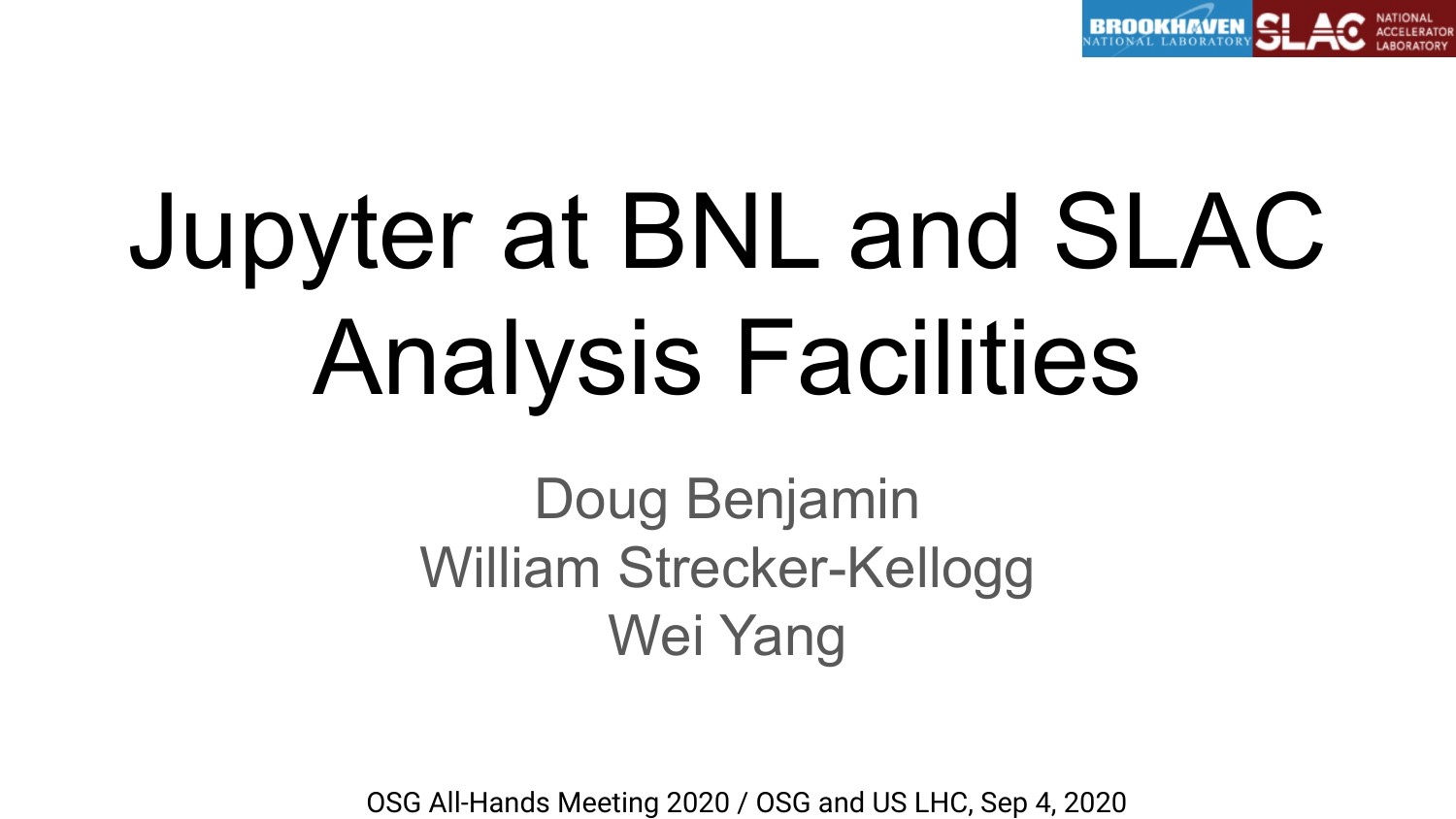**NATIONAL** RROOKHAVEN

File Edit View Run Kernel Tabs Settings Help

a

|   | $\pm$<br>b                          | G<br>昔               |
|---|-------------------------------------|----------------------|
|   | $\blacksquare$ / gpfs / notebooks / |                      |
|   | Name                                | <b>Last Modified</b> |
|   | dask-worker-space                   | 14 days ago          |
| S | b jobs.slurm.batch.txt              | 2 days ago           |
|   | □ jobs.slurm.jupyter.txt            | 2 days ago           |
| b | □ jupyter.jobs.all-users.txt        | 2 months ago         |
|   | □ jupyter.jobs.txt                  | 2 months ago         |
|   | 란 pycuda.test.py                    | a month ago          |
|   | $\n  Pyroot ipynb\n$                | 2 months ago         |
|   | $\blacksquare$ pyroot3.ipynb        | 2 months ago         |
|   | Toot_c++.ipynb                      | seconds ago          |
|   | root-c++_proof.jpynb                | 22 minutes ago       |
|   | $\Box$ run.C                        | a year ago           |
|   | ግ run1.C                            | a year ago           |
|   | SlurmJobs.ipynb                     | 2 days ago           |
|   | test.tf.and.keras.py                | 4 months ago         |
|   | testdask.py                         | 14 days ago          |
|   | testdask1.py                        | 14 days ago          |
|   | <b>P</b> truth.C                    | a year ago           |
|   | n truth.h                           | a year ago           |
|   | On baltitler                        | a year ago           |

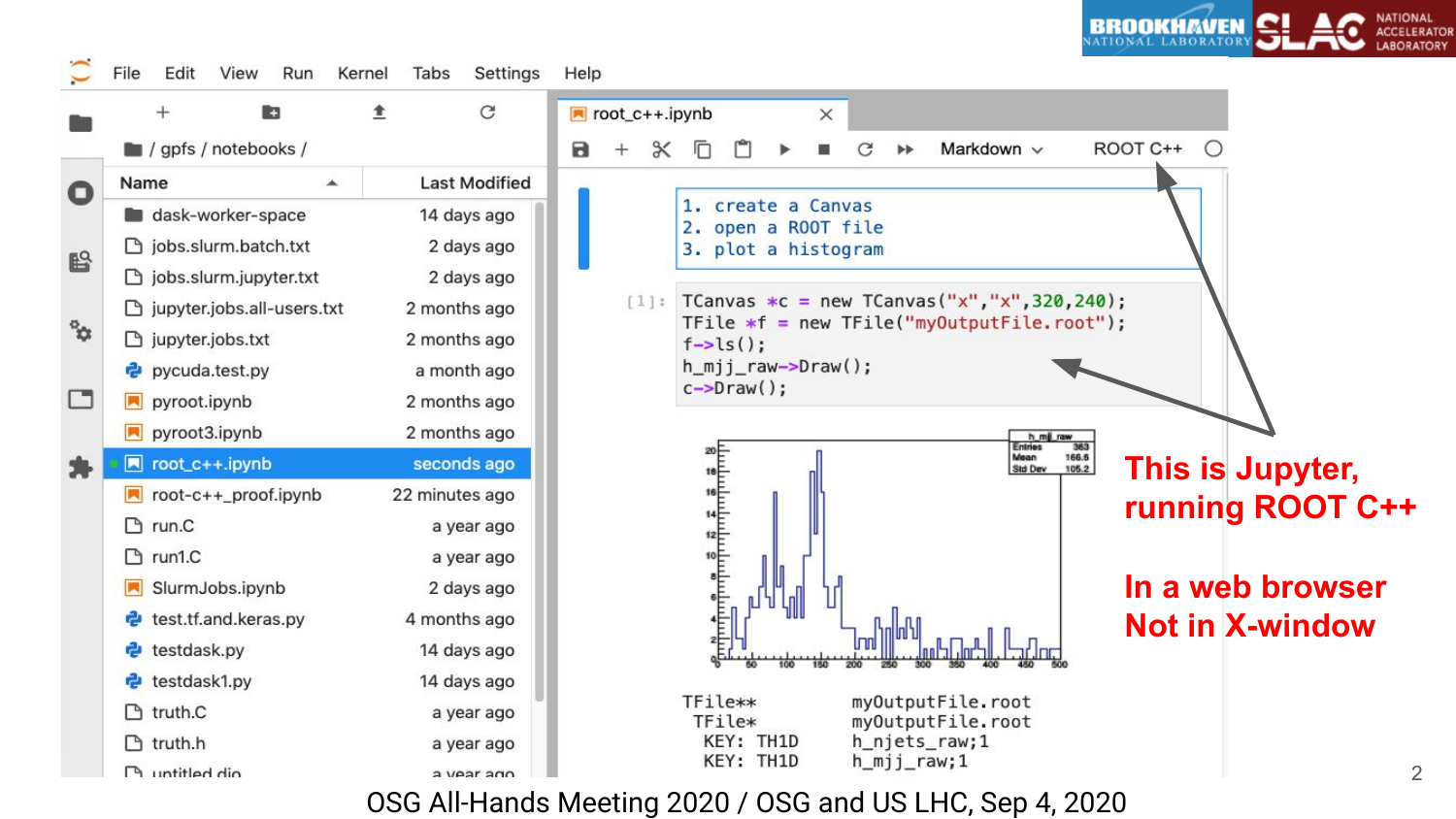

# Why Jupyter at US ATLAS Analysis Facilities

- It can replace the traditional ROOT over X-windows
	- Smoothly handle display latency (so we don't have to run NoMachine or FastX)
	- User can close the web browser and later reconnect again
	- Notebook capability (no need to save your plots somewhere and the forget what are they)
- More importantly: a bridge to world of python and modern data science tools
	- Numpy, matplotlib, GPU/ML etc.
- Jupyter should support interactive data analysis for two types of users:
	- I just want to get my analysis done (ROOT based data analysis)
		- ROOT C++, PyROOT, uproot, integrated with ATLAS analysis releases
		- Currently python2.7
	- I want to explore data science, GPU/ML, etc. in my analysis
		- GPU support and ML packages
		- python3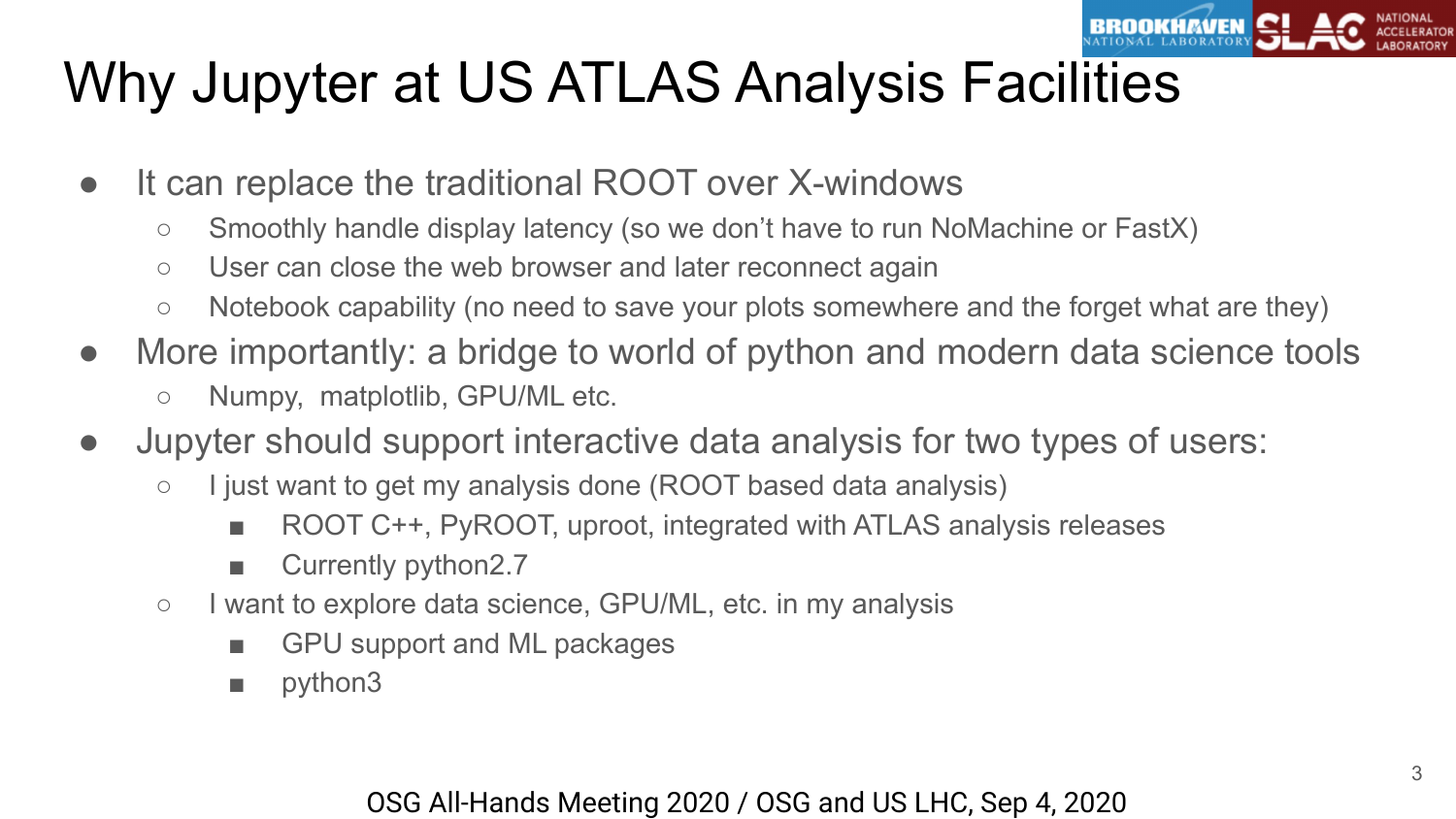

# Standardize Jupyter environment at US ATLAS AFs

- Flat the learning curve: common look and feel:
	- A common set of Jupyter kernels, Terminal, Markdown, etc.
	- "Interactive login Terminal"
		- Like a ssh session: vi/editor, gcc/g++/gdb, ssh, openssl/Grid tools, batch tools
- PyROOT and ROOT C++ Kernels
	- For ROOT based analysis (and include uproot)
	- Integrate ATLAS AnalysisBase (thus python2.7) PyROOT included in AnalysisBase
- Python3 kernels
	- Include PyROOT and uproot as well, but there kernels are:
	- **○ Data science and GPU/ML oriented**
	- Include key ML packages such as Tensorflow/Keras
		- Packages that are not easy for users to install and tune by themselves.
	- In the meantime, allow users to install additional packages (via PIP, etc.)
		- This help reducing the number of python packages AFs have to maintain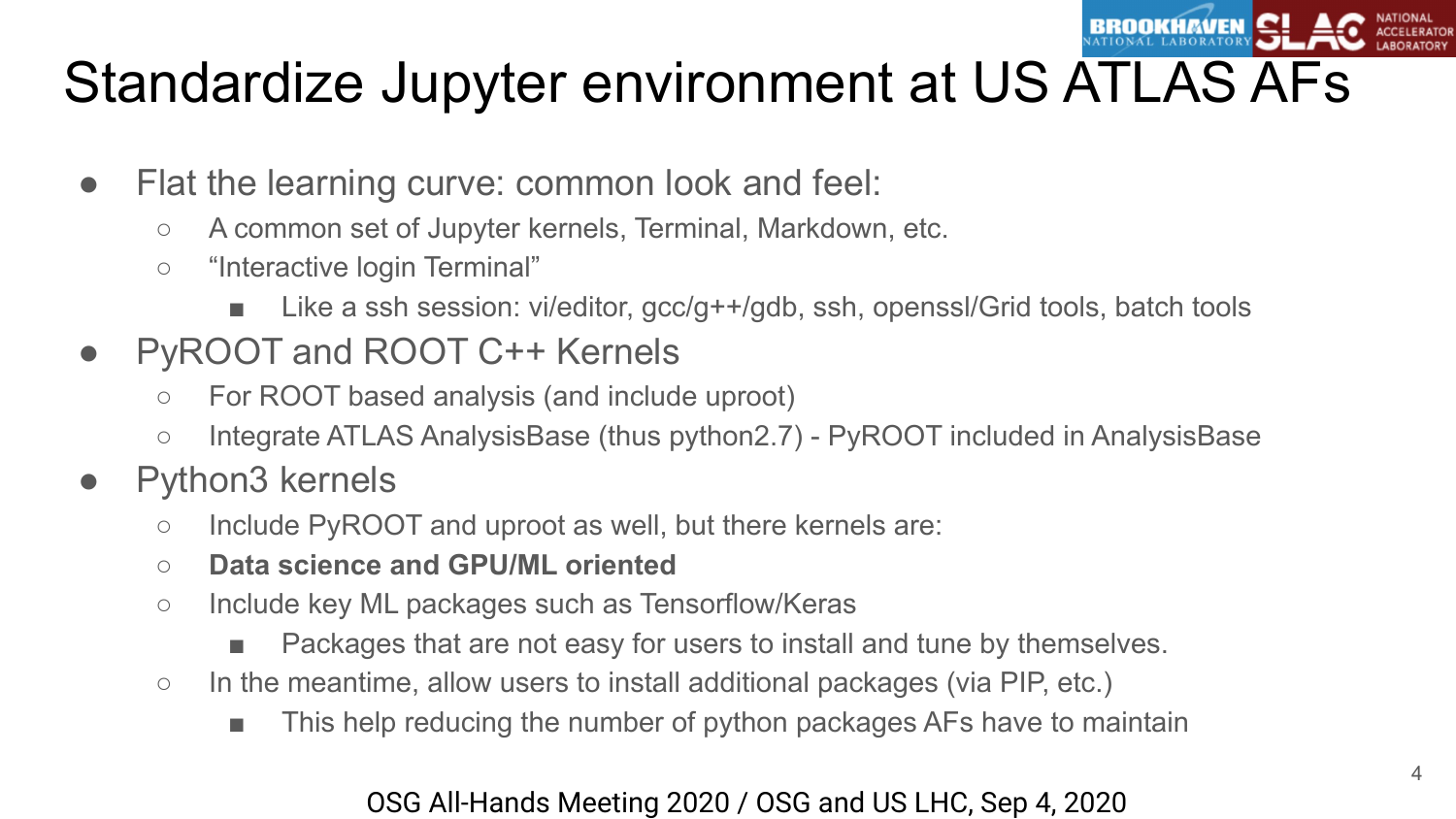

# Challenge of deployment

- Neither BNL and SLAC AFs have significant dedicated hardware for Jupyter
	- Part of a much large JupyterLab or batch deployment
	- However, BNL jupyterlab jobs have priority on the USATLAS HPC hardware
- JupyterLab runtime environments provided differently at BNL and SLAC
	- BNL uses virtualenv, frontend + 3 backends (Condor Cluster, IC cluster/GPU, KNL cluster)
	- SLAC uses Singularity container, frontend (open ondemand) + a GPU cluster
- So we choose to have a common set of Jupyter kernels
	- BNL provides cvmfs space to store relevant kernels and software packages.
	- PyROOT and ROOT C++ kernels are easy to stardalize, in JupyterLab runtime envorinment
		- AnalysisBase provides PyROOT and Python2.7
	- Python3 kernels
		- JupyterLab runtime environments provides
			- Python3, uproot, Tensorflow, numpy, matplotlib, DASK, etc.
			- ROOT 6.22 in CVMFS (to support PyROOT)
		- OSG All-Hands Meeting 2020 / OSG and US LHC, Sep 4, 2020 **■** CUDA library from compute node environment (BNL) and container (SLAC)  $\frac{5}{5}$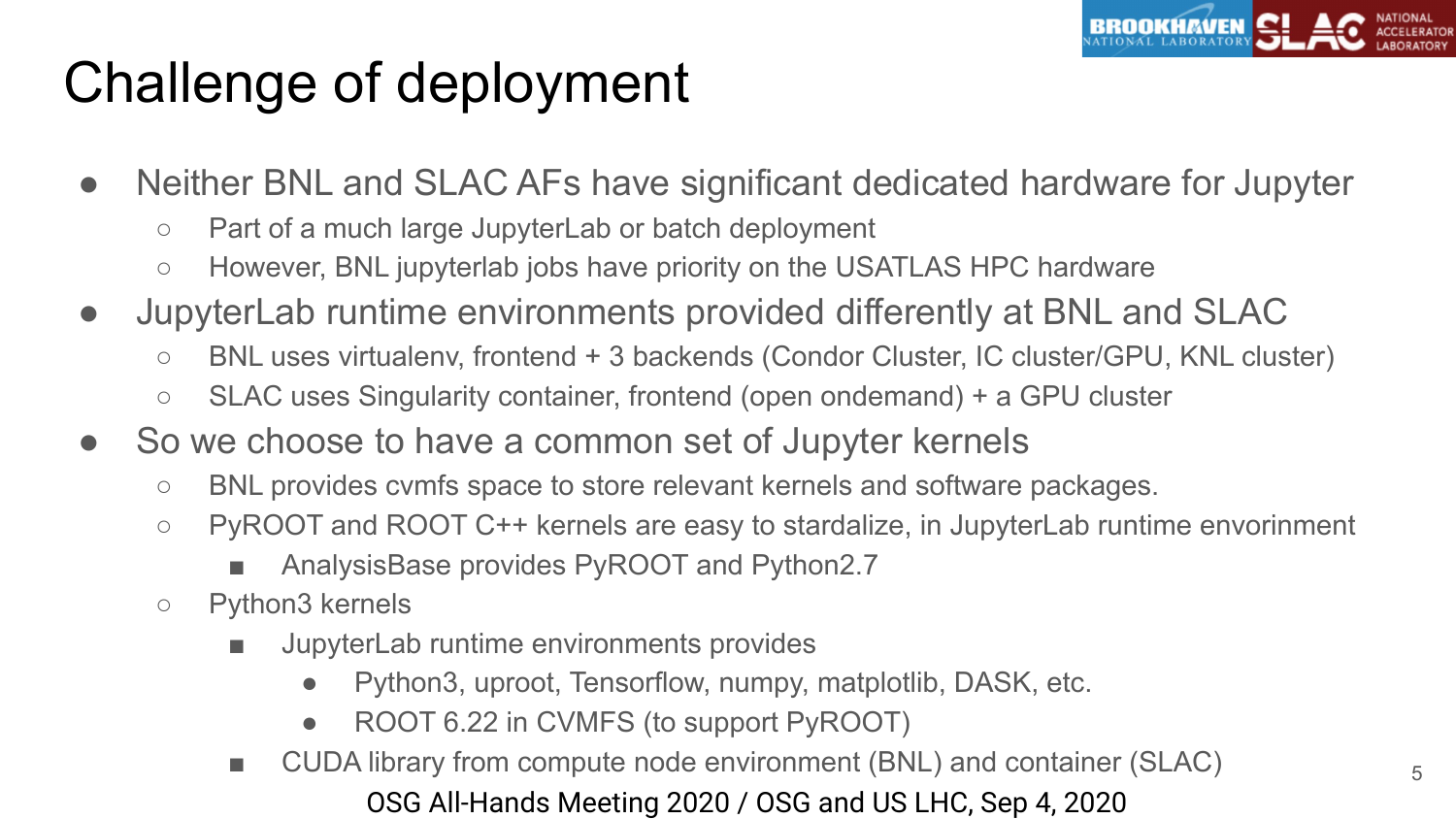

### **Containers**

- The software environments can be integrated within Singularity containers
	- Singularity image is in use at SLAC
	- Experimenting at BNL (currently virtualenv)
	- [The images can be used anywhere](https://usatlas.github.io/tier3docs/jupyter/SLACjupyter.html#an-alternative-way-to-use-the-atlas-jupyter-environment-at-slac)
- Containers are published alongside the Jupyter kernels CVMFS
	- Hosted by BNL SDCC
- Jupyter spawners at both sites provide UIs that allow users to choose which container-image to launch in
	- Works on both interactive and batch-launched Jupyter sessions
	- User-provided containers are easy to implement and integrate.
- No direct Docker support is planned
	- However Singularity can pull Docker images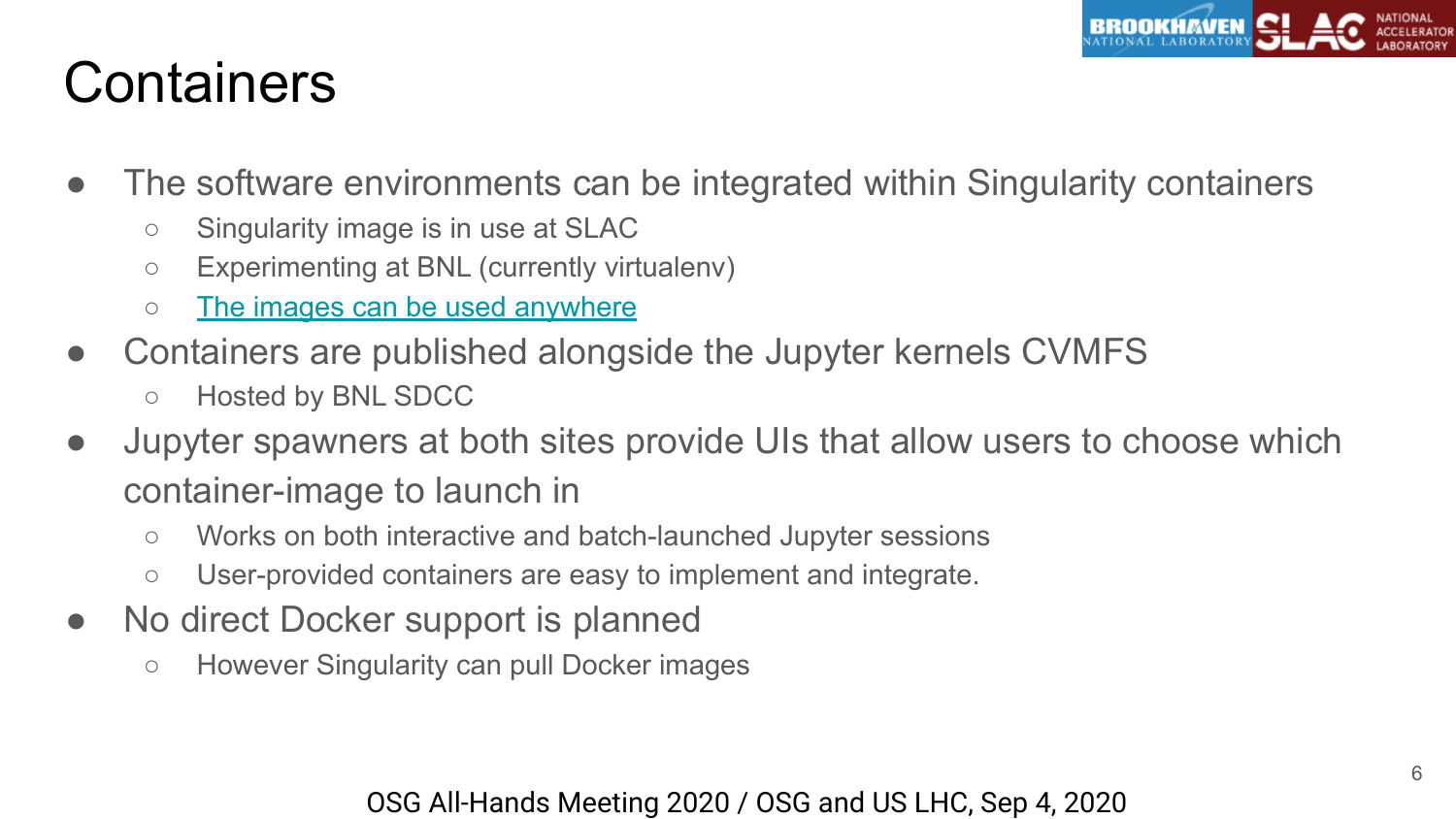

### https://jupyter.sdcc.bnl.gov

**SDCC** 

affiliation.

Launch

### **Nvidia GPUs Jupyterhub HTC SDCC HPC** Condor SLURM Access to Slurm scheduling and GPU computing Access to Condor queues and HTC computing resources on the IC and KNL clusters via JupyterHub. resources via SDCC JupyterHub. Requires a valid SDCC account and corresponding experiment Requires a  $y$ alid SDCC account and computing resource allocation. More info Launch IC Launch KNL SDCC HTC JH More info SDCC HPC JH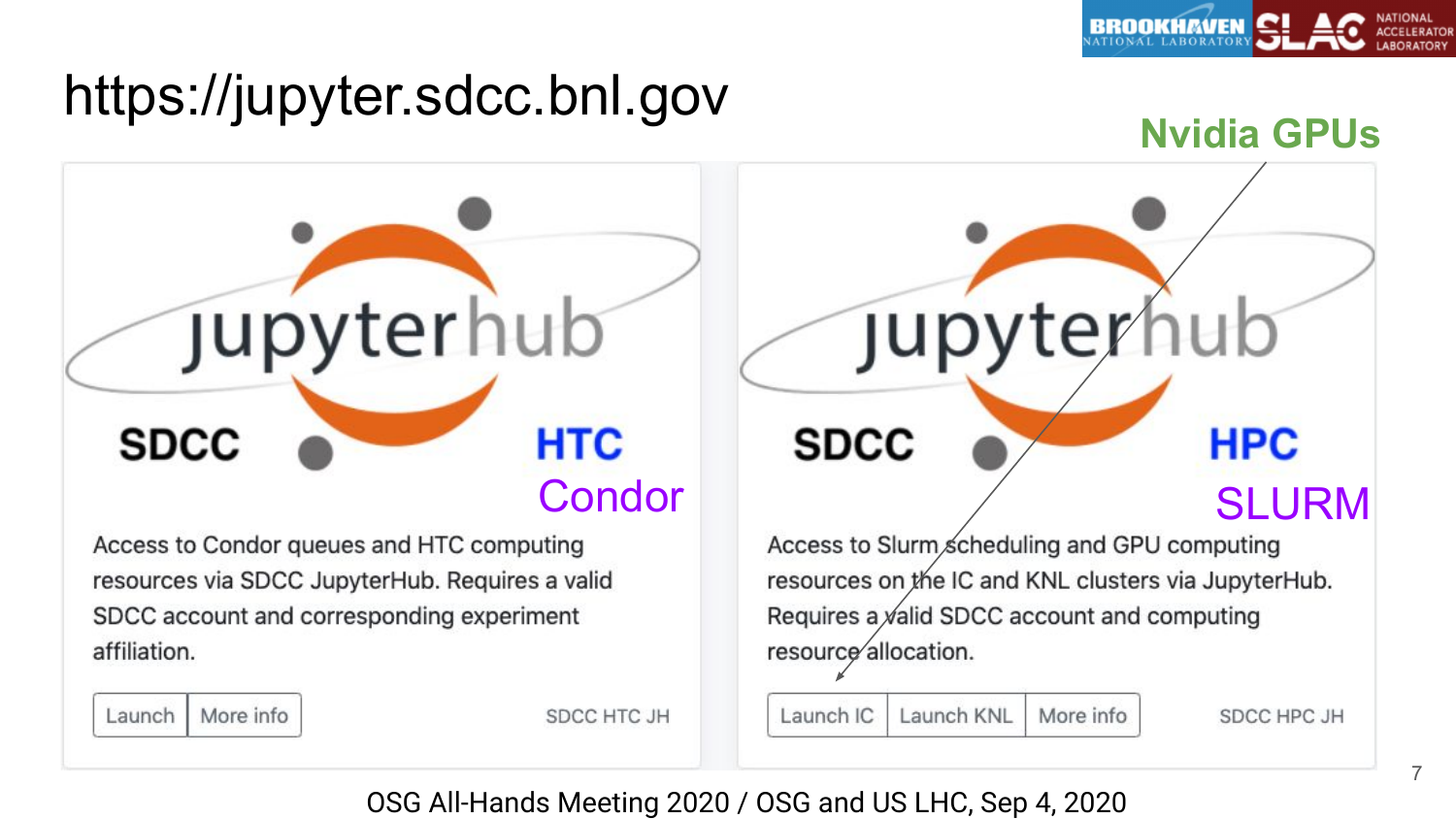

### https://sdf.slac.stanford.edu

Home / My Interactive Sessions / Jupyter

| <b>Interactive Apps</b> |
|-------------------------|
| Desktops                |
| SDF Desktop             |
| GUIS                    |
| <b>A MATLAB</b>         |
| Servers                 |
| <b>&amp; Cryosparc</b>  |
| Jupyter                 |

**Jupyter** version: a8f0d47

This app will launch a customizable Jupyter server on our cluster and automatically present its interface on this webpage. You are free to create your own instances in Conda/Singularity etc on our clusters.

Due to issues of AFS tokens, you will need to ask Yee to create a new 'iupyter' home directory for you before using this. You will then also need to run the following script to create symlinks from your AFS home directory. sh

/gpfs/slac/staas/fs1/g/jupyter/ood/convert.sh

#### Jupyter Instance

slac-ml/20200227.0 slac-ml/20200211.0 scdms/allkernels atlas-jupyter/20200502 atlas-jupyter-w-slurm-cli/20200714 neutrino-jupyter/ub18.04-cuda10.2-extra-ME neutrino-jupyter/ub18.04-cuda10.2-extra-edepsim neutrino-jupyter/ub18.04-cuda10.2-extra neutrino-jupyter/ub18.04-gpu-ana0-ml-larcv2-lab neutrino-jupyter/ub18.04-gpu-ana0-ml-larcv2 neutrino-jupyter/ub18.04-gpu-ana0-mn Isst/r18\_1\_0 lsst/r19\_0\_0 **Custom Singularity Image...** 

### **Shared GPU clusters managed by SLURM**

### ATLAS Jupyter environments (users are free to use other Jupyter image)

Or bring your own Jupyter environment in Singularity or Conda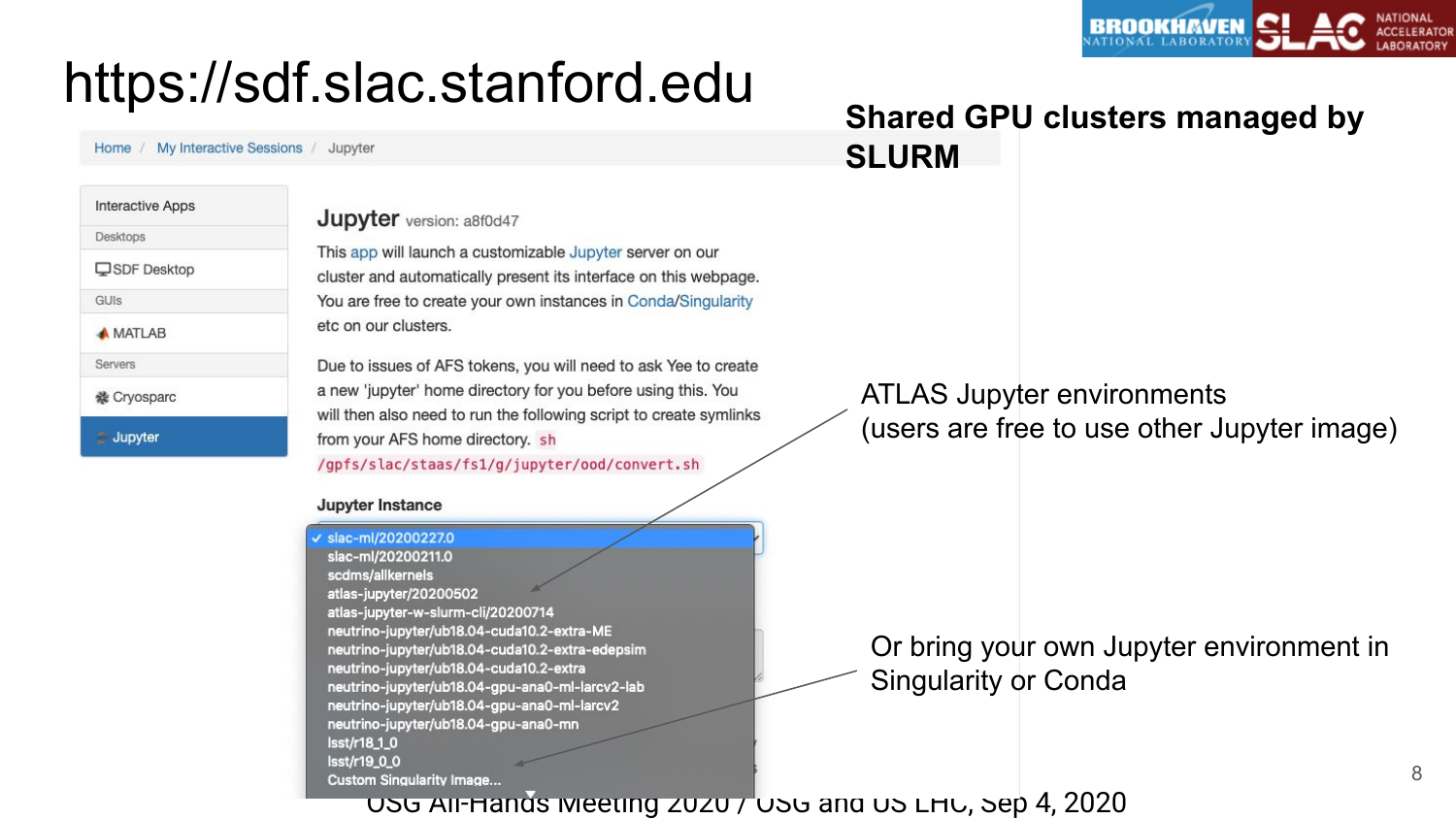

# Jupyter Sessions at BNL

- More non-GPU jobs than GPU jobs
	- Much analysis done on a few shared jupyter-interactive nodes (HTC)
	- Real CPU usage is quite light for most jupyter work we've seen

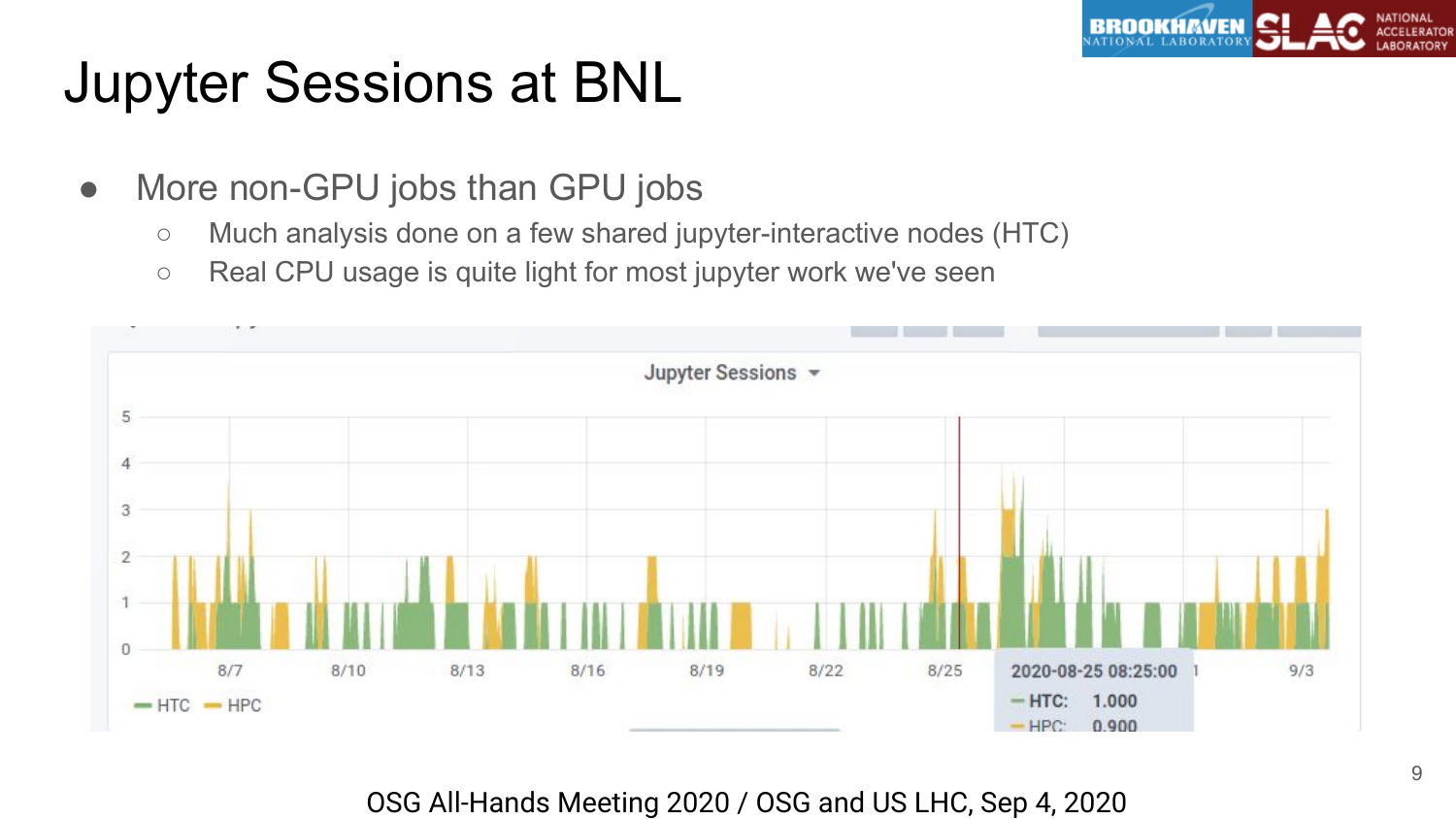## ATLAS users' usage pattern at SLAC





### **From SLAC SLURM accounting data:**

- ATLAS Jupyter users tend to ask for a lot of CPUs, and moderate # of GPUs
- Some users really uses it as long, interactive sessions: 4 days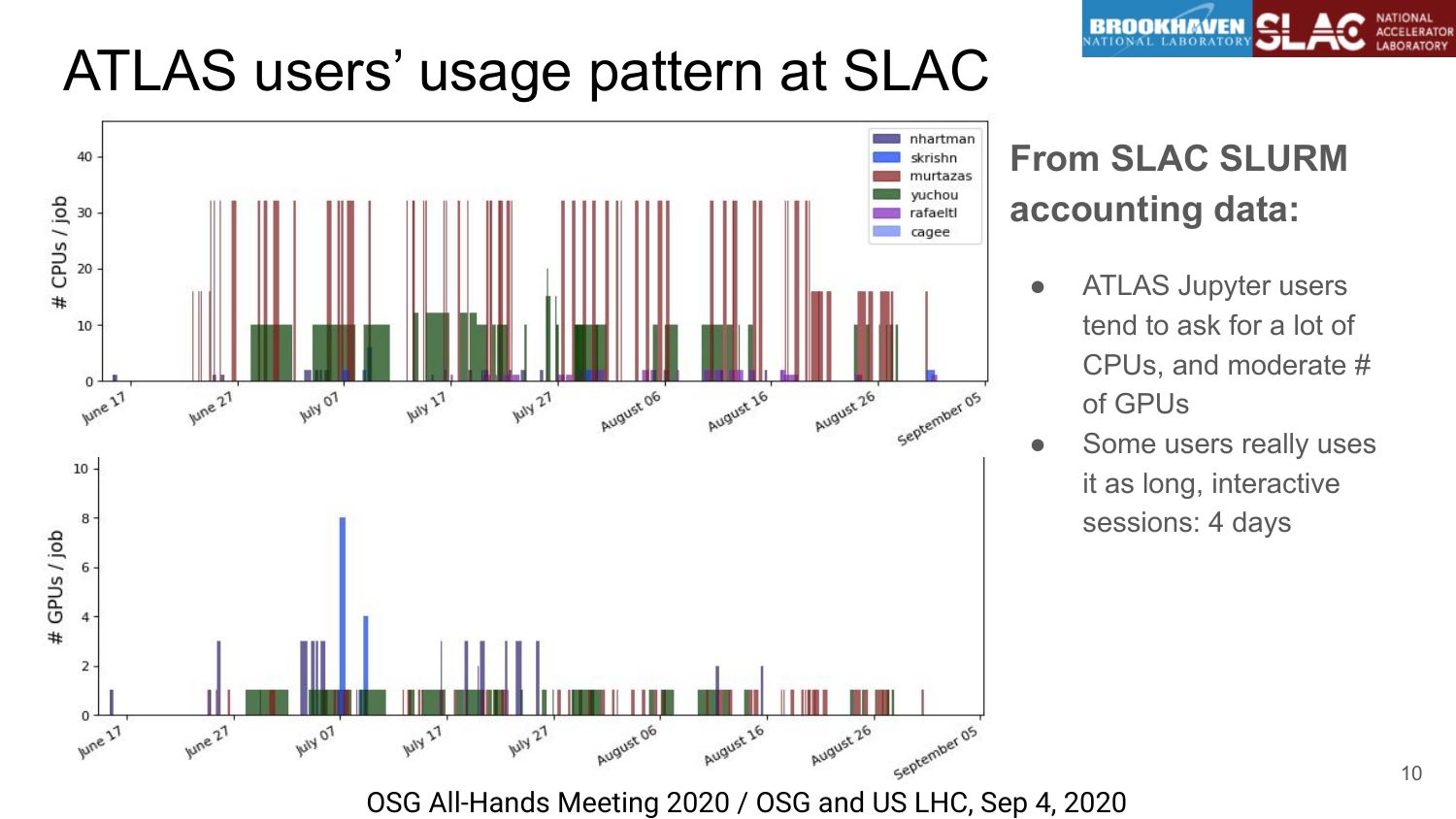

### **Documentation**

### <https://usatlas.github.io/tier3docs/>

- Entry point to public documents for US ATLAS AFs
	- Not just JupyterLab but also account procedures, tutorials, etc.
- Document for BNL and SLAC JupyterLab
- Examples on how to read read xAOD in PyROOT, how to use uproot, etc.
- Examples on how to add additional packages by users themselves ○ E.g. PyCUDA, DASK